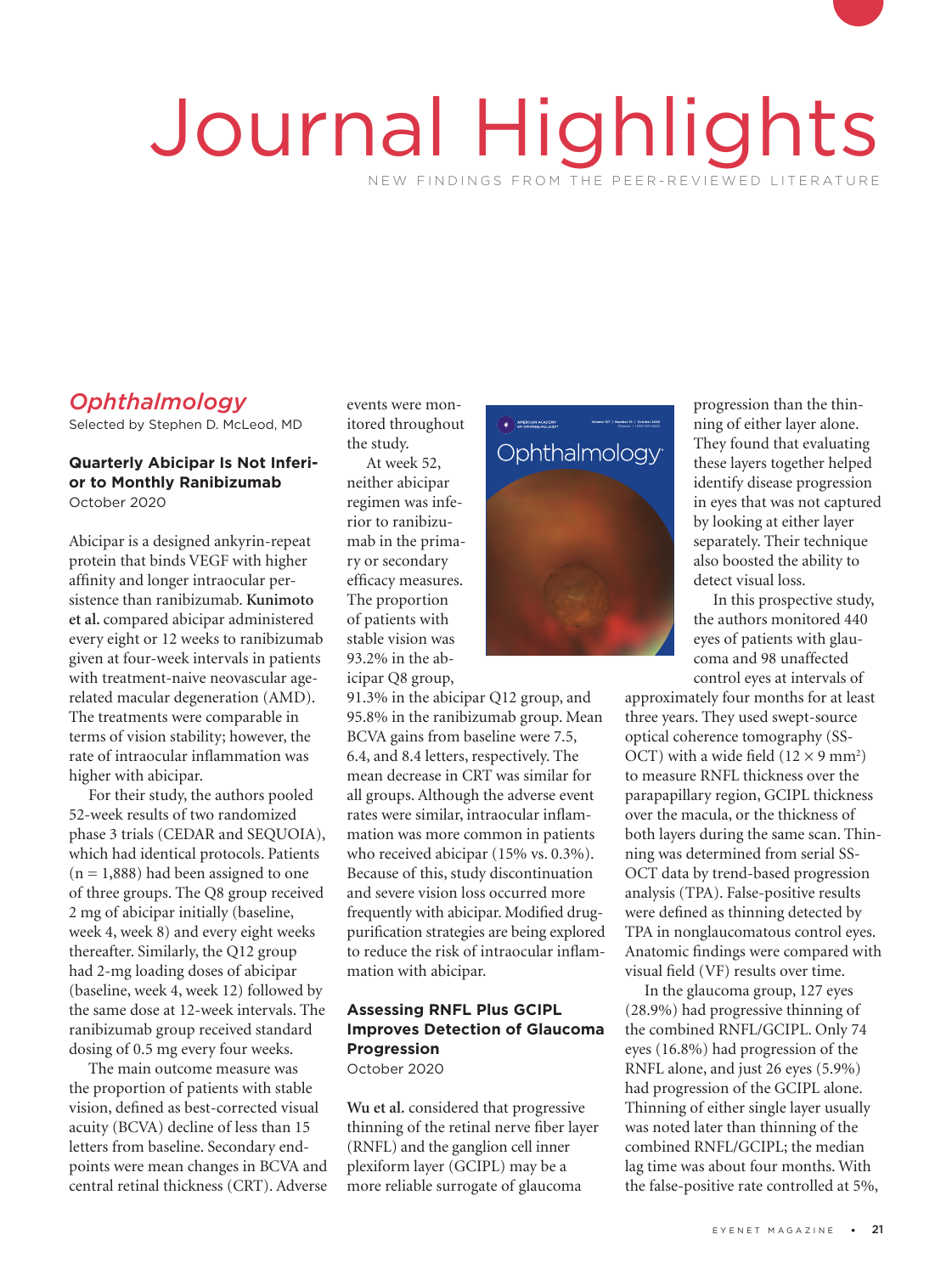

TPA specificity to detect thinning was 83.7% with the RNFL/GCIPL combo, 94.9% with RNFL only, and 96.9% with GCIPL only. Eyes with thinning of both layers had the greatest risk of visual loss, including "possible" VF progression (hazard ratio [HR], 2.4) and "likely" VF progression (HR, 4.6).

The authors concluded that TPA detection of progressive thinning of the RNFL/GCIPL combo, based on wide-field SS-OCT data, outperformed longitudinal assessment of either layer alone and captured more eyes at risk of visual decline. Analyzing both layers may be worthy of becoming a standard parameter to monitor glaucoma progression, said the authors. They stressed that their findings apply only to TPA of widefield scans and therefore should not be generalized to progression analysis of circumpapillary RNFL thickness or to guided progression analysis of RNFL or GCIPL thickness obtained with cube scans.

#### **SLT May Slow VF Decline Further Than Standard Treatment** October 2020

Although eyedrops that lower intraocular pressure (IOP) are standard care for glaucoma and ocular hypertension, research has shown that selective laser trabeculoplasty (SLT) may be more effective and less costly for IOP reduction. Although it is clear that these laser treatments lower IOP, little is known about their visual field (VF) outcomes compared with drops. **Wright et al.**  compared VF findings of drops versus SLT when used as first-line therapy in patients with glaucoma or ocular hypertension and found that VF deterioration was slower with SLT.

This study was a secondary analysis of 688 patients who participated in the randomized Laser in Glaucoma and Ocular Hypertension trial (344 per study arm). Initial treatment was topical drops in 588 eyes and SLT in 590. IOP targets were similar for both groups. VFs were measured for each eye at nine intervals during a 48-month period and were arranged in series (by median length and duration). Progression rates were grouped according to the degree

of progression, measured in decibels per year. Log-binomial regression was used to compare the rates and locations of fast or moderate VF progression between the groups. (These degrees of progression represent greater risk of visual loss.) Hierarchical linear models were used to estimate pointwise VF progression rates, and VF data points were translated into overall global progression estimates for each eye.

There were two main outcome measures: 1) total deviation (TD), reflecting the difference in measured sensitivity at each location from that expected for age and absent pathologic features, and 2) pattern deviation (PD), denoting the TD at each location, adjusted for generalized depression of sensitivity across the VF.

Results of the analysis showed that more patients who received eyedrops had fast or moderate TD progression (26.2% vs. 16.9% in the SLT group). Point-based findings were similar (26.1% vs. 19.0%, respectively). The proportion of PD rates classified as moderate or fast was higher with eyedrops (11.5% vs. 8.3%). More dropstreated eyes had fast or moderate VF decline, but the difference between the groups was not significant.

To slow VF decline, SLT may be the superior first-line treatment for glaucoma or ocular hypertension, the authors said. They advocated incorporating VF outcomes into trials of new treatments for glaucoma and ocular hypertension, versus focusing solely on IOP.

*—Summaries by Lynda Seminara*

## *Ophthalmology Glaucoma*

Selected by Henry D. Jampel, MD, MHS

#### **Exercise Intensity and Glaucoma** October 2020

As the impact of exercise intensity on glaucoma has been poorly understood, **Tseng et al.** set out to examine this issue in the National Health and Nutrition Examination Survey (NHANES) population. They found that increased exercise intensity is associated with decreased odds of glaucoma.

For this retrospective cross-sectional

study, the researchers evaluated adult participants (age 40 and older) of the 2005-2006 NHANES. Exercise intensity was assessed via objective and subjective measures (accelerometer readings and questionnaire responses, respectively). Glaucoma was characterized with two definitions, based on 1) the Rotterdam criteria and on 2) an ophthalmologist's grading of optic disc photos. Logistic regression was performed to assess associations between exercise intensity and glaucoma while controlling for covariates; the latter included age, gender, ethnicity, blood pressure, body mass index, and spherical equivalent.

The study included a sample of 1,387 NHANES participants; of these, 68 (4.9%) had glaucoma based on Rotterdam criteria, while seven (0.5%) had glaucoma based on image grading. After adjusting for covariates, each 10-count increase in accelerometer intensity was associated with a 5% to 10% decreased adjusted odds of glaucoma.

With regard to subjective reporting of exercise, when the Rotterdam criteria were used, participants who reported that they spent more of the day standing or walking had a 58% decreased adjusted odds of glaucoma than did those who spent more of the day sitting. In addition, when graded disc images were used, those who reported moderate levels of vigorous activity had a 95% decreased prevalence of glaucoma compared to those who reported no vigorous activity.

This study is limited by its observational nature, the authors noted. Further population-based studies of associations between different aspects of exercise and the development or progression of glaucoma are warranted. *—Summary by Jean Shaw*

## *Ophthalmology Retina*

Selected by Andrew P. Schachat, MD

#### **Cilioretinal Arteries and Macular Vasculature in Highly Myopic Eyes** October 2020

Using optical coherence tomography angiography (OCTA), **Zhu et al.** set out to evaluate cilioretinal arteries and the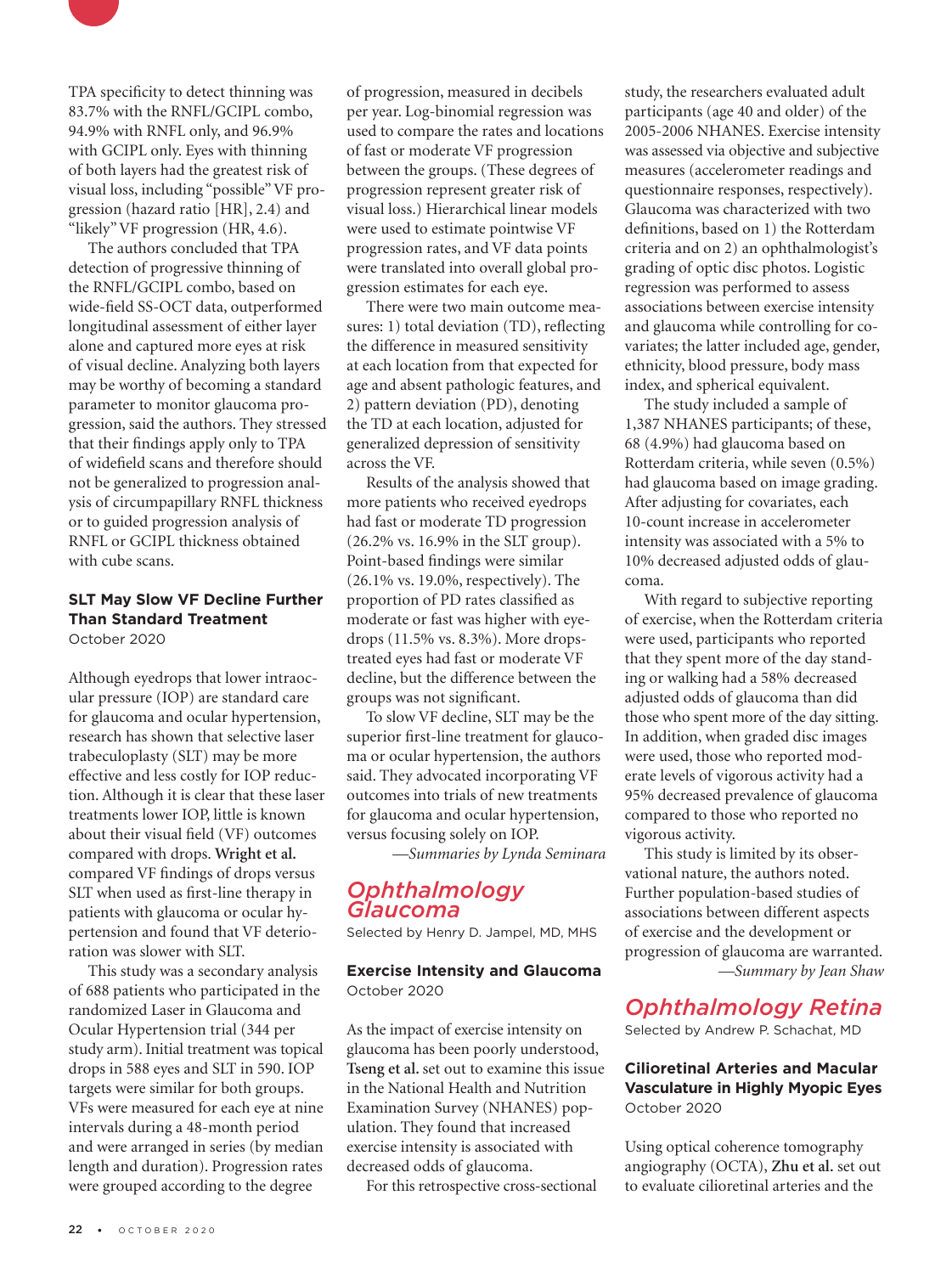

For this retrospective observational case series, the authors evaluated 481 patients with high myopia (481 eyes) in the Shanghai High Myopia Study database. They compared vessel density, fractal dimension, and foveal avascular zone in OCTA images of eyes with and without cilioretinal arteries between the two groups. Vessel distribution and visual acuity (VA) also were assessed. Main outcome measures were cilioretinal arteries, macular vasculature, and their associations.

All told, 82 eyes (17.05%) had a cilioretinal artery. These eyes had significantly higher vessel density values, higher fractal dimension values for both the superficial and deep vascular plexuses, and a significantly smaller foveal avascular zone than did eyes without cilioretinal arteries. However, these differences were not found in the subgroup of eyes with an axial length of more than 30 mm. Best-corrected VA was better in eyes with cilioretinal arteries than in those without (0.09  $\pm$ 0.14  $logMAR vs. 0.21 \pm 0.27 logMAR,$ respectively). This was particularly true in eyes in which the cilioretinal artery reached the central foveal area.

This constellation of findings suggests that "the volume of the macular vasculature and the complexity of vascular branching in both the superficial and deep capillary layers were improved by the additional perfusion to the macula from the cilioretinal artery," the authors wrote. With regard to the lessened impact in eyes with longer axial lengths, they suggested that the cilioretinal artery in these eyes is stretched and distorted and, as a result, is unable to provide sufficient additional perfusion.

The authors also noted that some features can confound VA results, including the presence of cataracts and age-related macular degeneration. Thus, additional studies are needed to tease out the potential protective effect of the cilioretinal artery in highly myopic eyes. *—Summary by Jean Shaw* 

## *JAMA Ophthalmology*

Selected and reviewed by Neil M. Bressler, MD, and Deputy Editors

#### **Are Ophthalmology Practices Following COVID Guidance for Patient Visits?** September 2020

On March 18, 2020, the Academy recommended that all ophthalmologists provide only urgent and emergency care, as determined by their judgment. **Starr et al.** assessed whether comprehensive ophthalmology practices in the United States followed this guidance and found that most providers had complied. Before scheduling urgent visits, all practices were likely to ask patients about COVID-19 symptoms.

 For this study, the investigators placed scripted phone calls on April 29 and 30 to private practices  $(n = 40)$  and university centers  $(n = 20)$  that were chosen randomly. The calls represented patient requests for three clinical scenarios: refraction, cataract evaluation, and symptoms of posterior vitreous detachment (PVD). Responses to the requests were compared regionally and between private practices and university centers. The main outcome measure was time to next appointment for each scenario. Secondary measures included use of telemedicine and emphasis of COVID-19 precautions.

Of the 40 private practices, two (5%) were closed, 24 (60%) were seeing only patients with urgent needs, and 14 (35%) were open to all patients. Of the 20 university centers, two (10%) were closed, 17 (85%) were open just for urgent care, and one (5%) was open for all patients. University centers were more likely than private practices to require precautions to limit spread of the virus (85% vs. 35%). The next available appointment for cataract assessment was earlier for private practices (mean, 22.1 vs. 75.5 days). Private entities also were more likely than university centers to continue seeing patients with flashes and floaters (75% vs. 40%), which can signal PVD. The only regional difference was that practices in the South scheduled cataract consults earlier than

did practices elsewhere. The responses of centers in areas of higher COVID prevalence were similar to those in areas of lower prevalence. Less than 20% of practices were offering telemedicine.

#### **Extended-Interval Faricimab Versus Monthly Ranibizumab** September 2020

Faricimab, a bispecific antibody for intraocular use, has been proven as safe and effective as ranibizumab in neovascular age-related macular degeneration (AMD) when given every four or eight weeks. This led **Khanani et al.** to investigate whether the maintenance interval for faricimab could be extended up to 16 weeks without sacrificing vision gains obtained on average before extension. They found that vision and anatomic improvements were maintained through follow-up and appeared comparable to those achieved with monthly ranibizumab.

For this phase 2 trial, the researchers included 76 patients (mean age, 78.5 years) who had treatment-naive choroidal neovascularization related to AMD. The study participants' best-corrected visual acuity (BCVA) ranged from a letter score of 73 (approximately 20/40) to 24 (approximately 20/320). Participants were assigned randomly (1:2:2) to receive intravitreal ranibizumab (0.5 mg) every four weeks or faricimab (6.0 mg) every 12 or 16 weeks following four consecutive injections of faricimab every four weeks. Rescue injections were not permitted.

Both faricimab groups received monthly treatment for the initial four months, after which the dosing intervals were extended in the faricimab groups. Patients in the 16 week group were checked for disease activity at week 24. Those without active disease continued on the same schedule through week 52, and those with disease activity had their dosing interval shortened to 12 weeks. Study medication was given up to week 48, and the final visit was at week 52. The main outcome measure was change in BCVA from baseline to week 40. Secondary endpoints included safety findings, monthly changes in BCVA,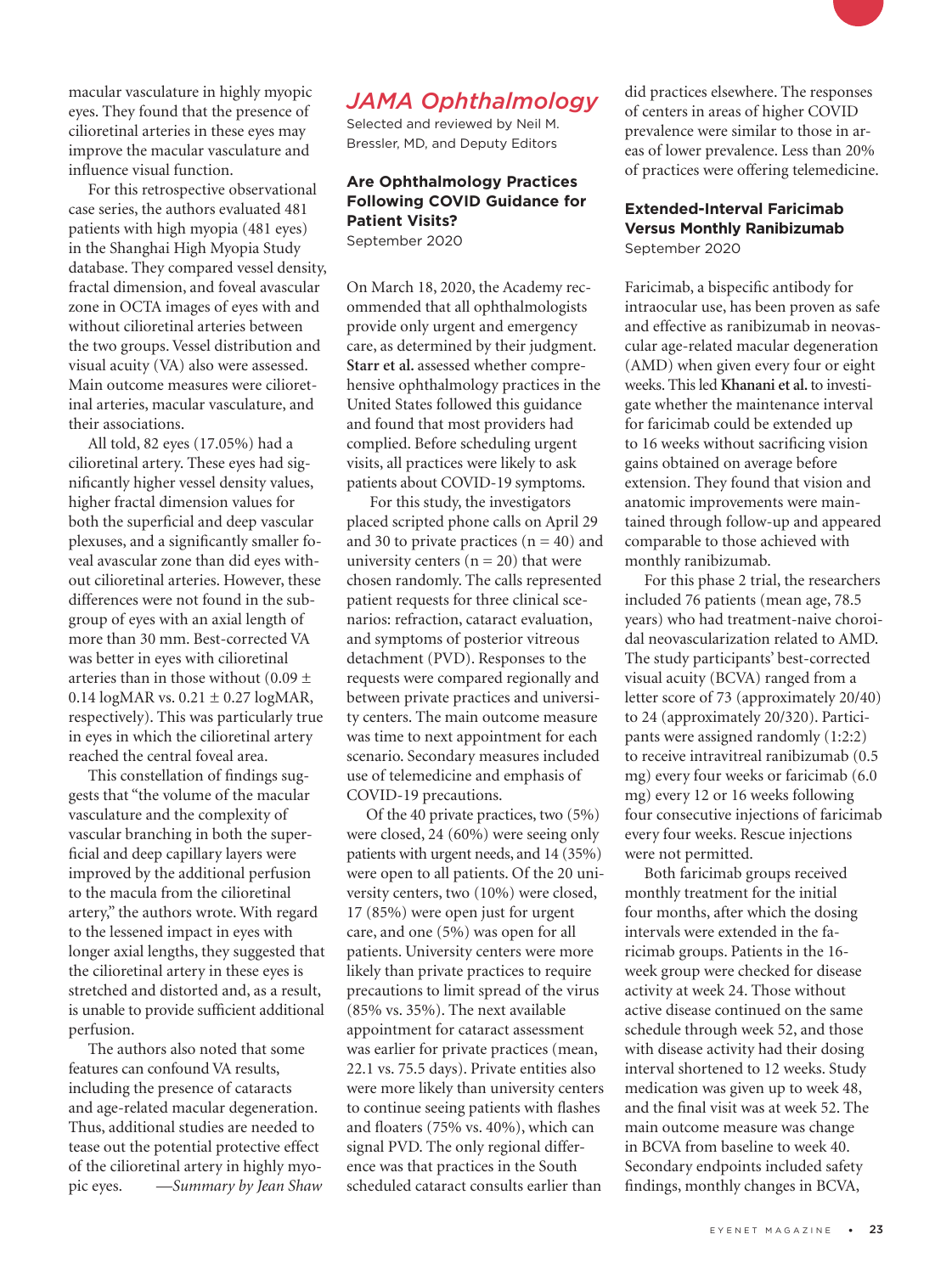

At week 24, which was 12 weeks after the final loading-dose injection, 36 (65%) of the 55 faricimab recipients had no disease activity. At week 40, the adjusted mean gains in BCVA from baseline were 11.4 for the ranibizumab group, 9.3 for the 12-week faricimab group, and 12.5 for the 16-week faricimab group. The mean (standard deviation) total number of injections from baseline to week 52 was 12.9 (0.25), 6.7 (0.91), and 6.2 (0.93), respectively. Secondary BCVA and anatomic outcomes for faricimab resembled those for the primary end point and appeared comparable to findings for ranibizumab. No new safety concerns arose. *(Also see related commentary by Irina De La Huerta, MD, PhD, Stephen J. Kim, MD, and Paul Sternberg Jr., MD, in the same issue.)*

#### **Triaging Glaucoma Appointments Amid the Pandemic** September 2020

During the pandemic, professionals caring for patients with sight-threatening diseases must decide whether some patients' appointments can be safely postponed. Another challenge is prioritization of rescheduled appointments. **Bommakanti et al.** developed a flexible and scalable scoring system for patients with glaucoma that accounts for disease severity and progression risk, as well as risk factors for COVID-related morbidity. This "big data" tool proved useful for determining which appointments could be delayed and for establishing an appropriate rescheduling scheme.

For this cross-sectional study, the authors identified patients with clinic appointments that had been scheduled from mid-March to mid-April 2020 at an academic center enrolled in the Sight Outcomes Research Collaborative Ophthalmology Electronic Health Record Data Repository. This information was used to create a system that involved scoring glaucoma severity and progression risk as well as COVID morbidity risk. High-risk factors for COVID-related morbidity or mortality included being older than age 65, chronic comorbid medical illness, and pregnancy. The two scores were summed for each patient. The total value helped determine whether to keep or postpone the visit, and it guided the prioritization of rescheduled appointments.

Overall, 1,034 adults with appointments scheduled for that month were eligible for inclusion. Their glaucoma severity and progression risk scores ranged from –50 to 20 (mean, 4.0). COVID morbidity risk scores ranged from 0 to 55 (mean, 27.2). Total scores ranged from –50 to 75 (mean, 31.2). To translate these data into actionable items for clinicians, the authors determined the percentage of visits that could safely be postponed based on score thresholds of 0, 25, and 50 points. This strategy identified 970 (93.8%), 668 (64.6%), and 275 appointments (26.6%), respectively, that could be rescheduled.

*—Summaries by Lynda Seminara*

## *American Journal of Ophthalmology*

Selected by Richard K Parrish II, MD

#### **Trends in the U.S. Eye Care Workforce** October 2020

In response to predictions that ophthalmology will have the largest workforce shortage among surgical specialties by 2025, **Feng et al.** gathered data from the 2017 Area Health Resources File to explore temporal and geographic personnel trends in recent years. They found that the proportion of ophthalmologists has decreased in the past two decades, while that of optometrists has increased. Moreover, rural areas continue to have disproportionately fewer eye care provides than do other areas.

Outcome measures of the study included the density of practicing ophthalmologists and optometrists per 100,000 individuals, on a county level. The counties were classified as metropolitan, nonmetropolitan, or rural, and various characteristics of their populations were documented. Ophthalmologists also were classified by age group (e.g., older or younger than 55).

From 1995 to 2017, the density of ophthalmologists in the United States

declined from 6.30 to 5.68 per 100,000 individuals. For optometrists, density grew from 11.06 in 1990 to 16.16 per 100,000 individuals in 2017. Although the density of ophthalmologists in rural counties increased 2.26% from 1995 to 2017, the density in those counties was significantly lower (0.58) than in nonmetropolitan (2.19) or metropolitan areas  $(6.29)$ . The ratio of older  $($ >55 years) to younger (<55 years) ophthalmologists rose from 0.37 in 1995 to 0.82 in 2017, with the greatest ratio increase—from 0.29 to 1.90—taking place in rural counties.

The authors suggested several potential reasons for the disparity of available ophthalmologists in rural counties, including insufficient health care infrastructure.

#### **Slit-Lamp Breath Shields Provide Some Protection From COVID-19** October 2020

**Liu et al.** assessed the capability of seven slit-lamp breath shields in preventing droplet overspray from a simulated sneeze. They found varying degrees of effectiveness among the tested shields, with the quantity of overspray ranging from 0.3% to 54% of the dispersion amount.

For their study, a dimensionally accurate slit-lamp model was constructed from cardboard, and the nozzle of a spray gun was adjusted to disperse a mist of colored dye that approximated a sneeze. Five popular commercial breath shields were purchased. Another was created from cardboard and simulated the size and shape of a sixth commercial shield. The seventh shield was a salad container lid with edges that curved toward the examiner. Surface area of the breath shields ranged from 116 to  $1,254$  cm<sup>2</sup>.

The cardboard slit-lamp model was sprayed without a breath shield in place to establish the control area of spray. Each shield was placed on the objective lens arm or was hung from the oculars. The shields were sprayed three times each, in a standardized fashion, using a fresh sheet of white poster paper placed directly behind the oculars. Areas of spray were photographed, quantified,